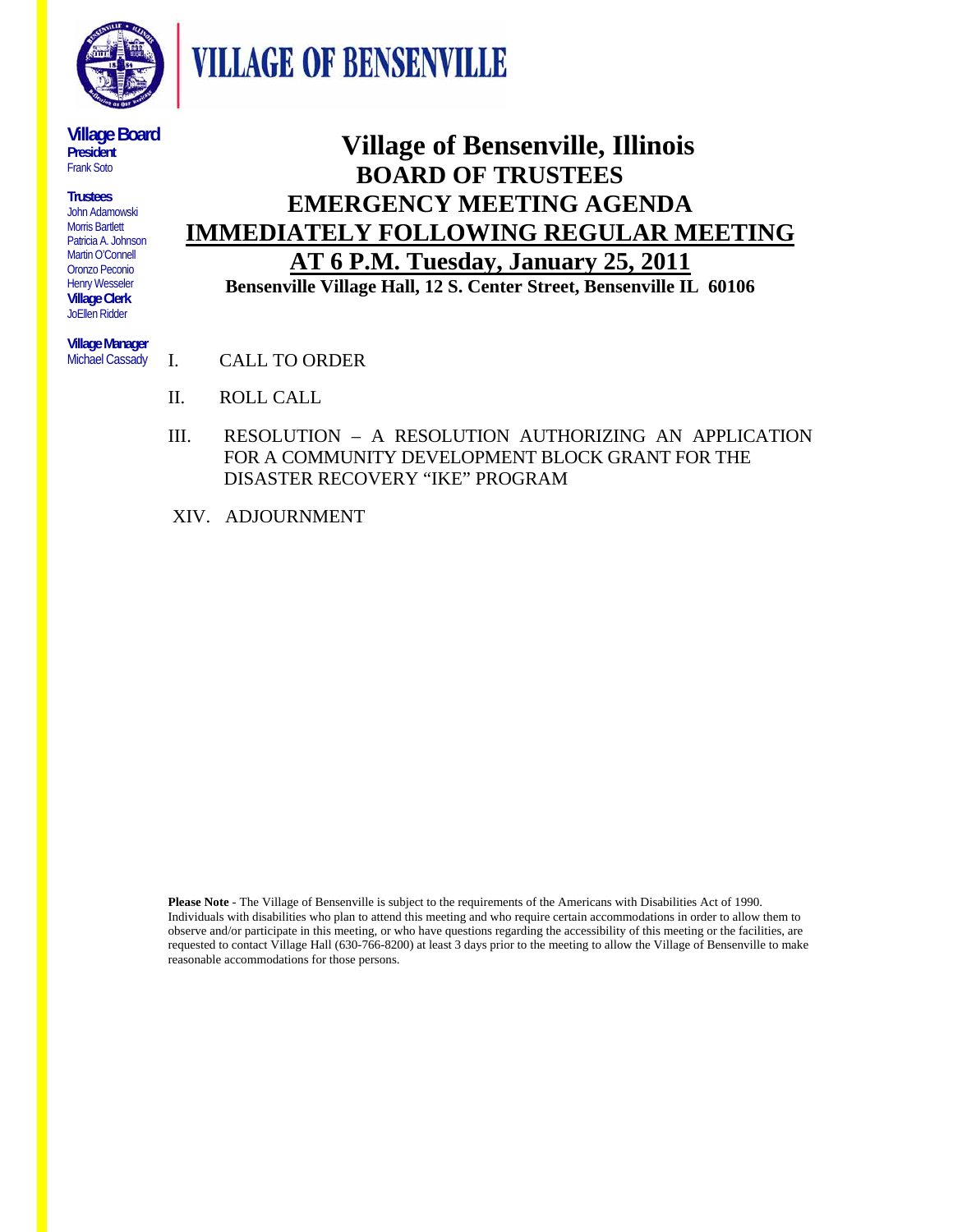## **RESOLUTION NO.**

## **A RESOLUTION AUTHORIZING AN APPLICATION FOR A COMMUNITY DEVELOPMENT BLOCK GRANT FOR THE DISASTER RECOVERY "IKE" PROGRAM**

WHEREAS, the Community Development Block Grant Program has funds available for disaster recovery through the "IKE" Program; and

WHEREAS, the Village of Bensenville is interested in applying for "IKE" Program funding to support the proposed stream bank stabilization project; and

WHEREAS, the President and Board of Trustees believe it is in the best interests of the residents of the Village that a grant application be made for this project.

NOW, THEREFORE, BE IT RESOLVED as follows:

SECTION 1. That the recitals set forth are made a part hereof as though fully stated herein.

SECTION 2. That the Village of Bensenville staff is directed and authorized hereby to apply for a grant under the terms and conditions of the State of Illinois, and to enter into and agree to the understandings and assurances contained in said application.

SECTION 3. That the Village President is authorized to provide such additional information as required, and to execute the grant application and documents associated therewith on behalf of the Village, and the Village Clerk to attest thereto.

 PASSED AND APPROVED by the President and Board of Trustees of the Village of Bensenville, Illinois, this 25 day of January, 2011.

 $\overline{\phantom{a}}$  , which is a set of the set of the set of the set of the set of the set of the set of the set of the set of the set of the set of the set of the set of the set of the set of the set of the set of the set of th

## APPROVED:

 Frank Soto Village President